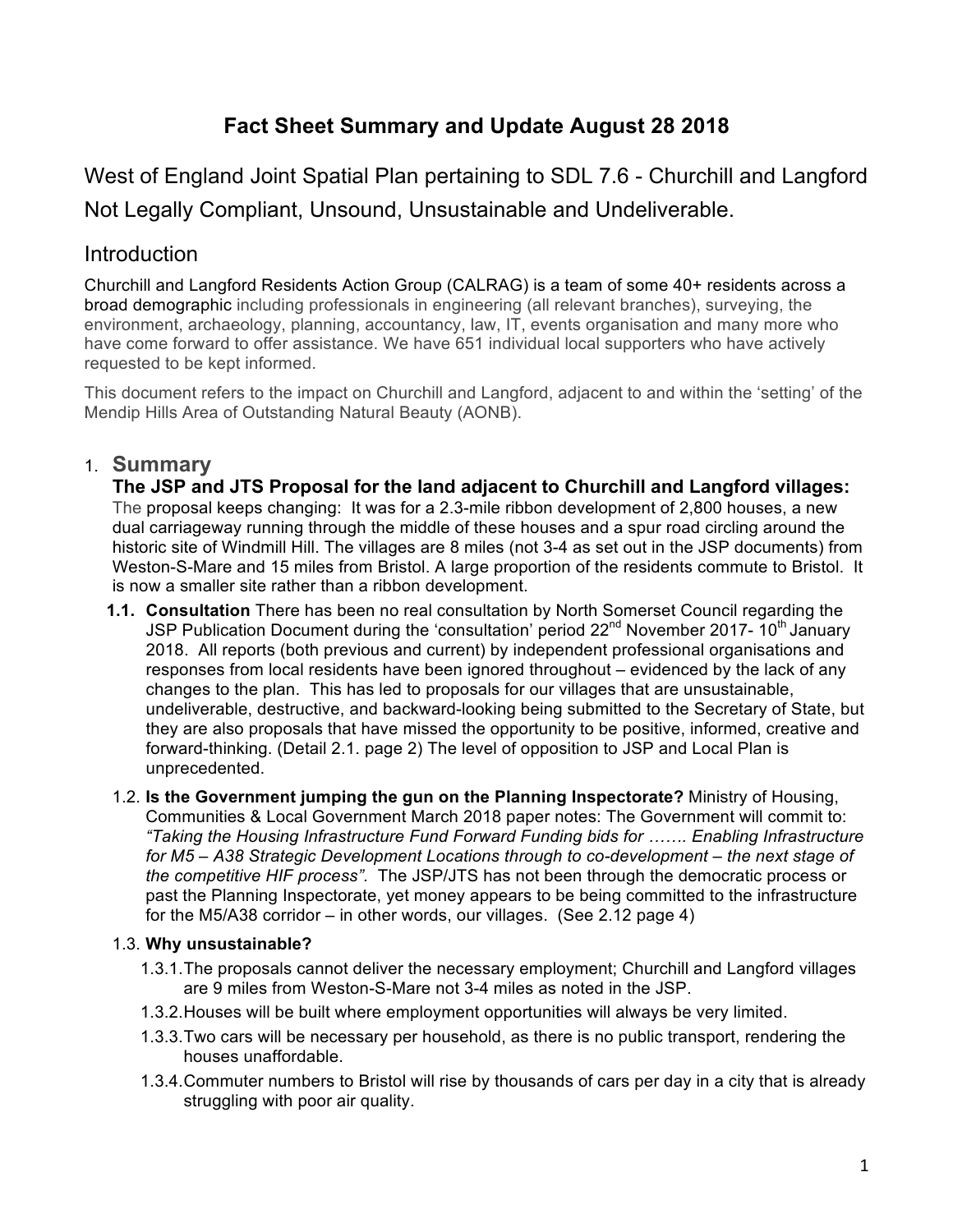- 1.3.5.Local roads/lanes will become further congested with increased costs of repair to come out of local council budgets.
- 1.3.6.The proposed new development will wholly destroy one of North Somerset's greatest assets, The Mendip Hills AONB, the countryside and villages beside and views from it.

### **2. Detail:**

#### **2.1. Consultation Process: Why was it flawed?**

**Residents were utterly shocked/horrified** when they realised the enormity of the Joint Spatial Plan (JSP) proposals and that there were no alternatives suggested and that they were much worse than the 2016 consultation to which CALRAG and Churchill & Langford Parish Council had strongly objected.

- **2.1.1. West of England Combined Scrutiny Panel 24th October 2017: "***O&S considered it important that all public consultation on the Plan from this point [implies that there would be further consultation] was noted carefully and where appropriate changes were to be made to the Plan to reflect public views".*
- **2.1.2. North Somerset free-sheet Winter Focus, delivered on 8th November 2017: "***Consultation for the JSP opens on Wednesday 22nd November 2017…"*
- **2.1.3. Report to North Somerset Council Executive 14th November 2018,** [4.3] *"No local consultation events will be held in relation to the JSP Publication version*. *However, given the potential implications of the proposed Strategic Development Locations, four drop-in events will be held at Nailsea, Backwell, Banwell and Churchill as part of the new Local Plan process. This will assist with our understanding of local issues, opportunities and concerns should these locations be taken forward as detailed allocations*".
- **2.1.4. Executive Committee meeting minutes 14th November 2017,** having heard the considerable serious concerns reported from the morning 'briefing' resolved, *"that the draft Joint Spatial Plan (JSP) attached at Appendix A to the report be published for consultation under regulations 19, 20 and 35 of the Town and Country Planning Regulations 2012*.
- 2.1.5. Mr Reep's report for Executive meeting 17<sup>th</sup> April 2018 No. 3.1 "A *pre-commencement document for the new Local Plan was published in June 2016 and a 'generating ideas' consultation undertaken between 22nd November 2017 and 10th January 2018 specifically on the emerging Strategic Development Locations identified in the JSP*." Very clear that that the consultation was not on the JSP?

#### *2.1.6.* **Members of NSC Scrutiny Panel (07 February 2018) as noted by a member of the public**

- *2.1.6.1."We have a real issue because as a council we have not had a real opportunity to comment or scrutinise. To not have looked at more sustainable options for growth is a dereliction".*
- *2.1.6.2. "Why did we bother consulting if the contents of the Plan have already been approved to progress to submission?" "The plan is a waste of time. We're kidding ourselves about getting all the necessary infrastructure. We have got it wrong". "I think that we all totally disagree with it".*
- *2.1.6.3.*The minutes of the SPED 4.1 refer: **Consultation** *"Publication document 22nd November 2017 -10th January 2018.* They even go on to say, *"In parallel with the consultation on the Publication document, consultation was undertaken with the communities affected by the strategic development location proposals as part of the*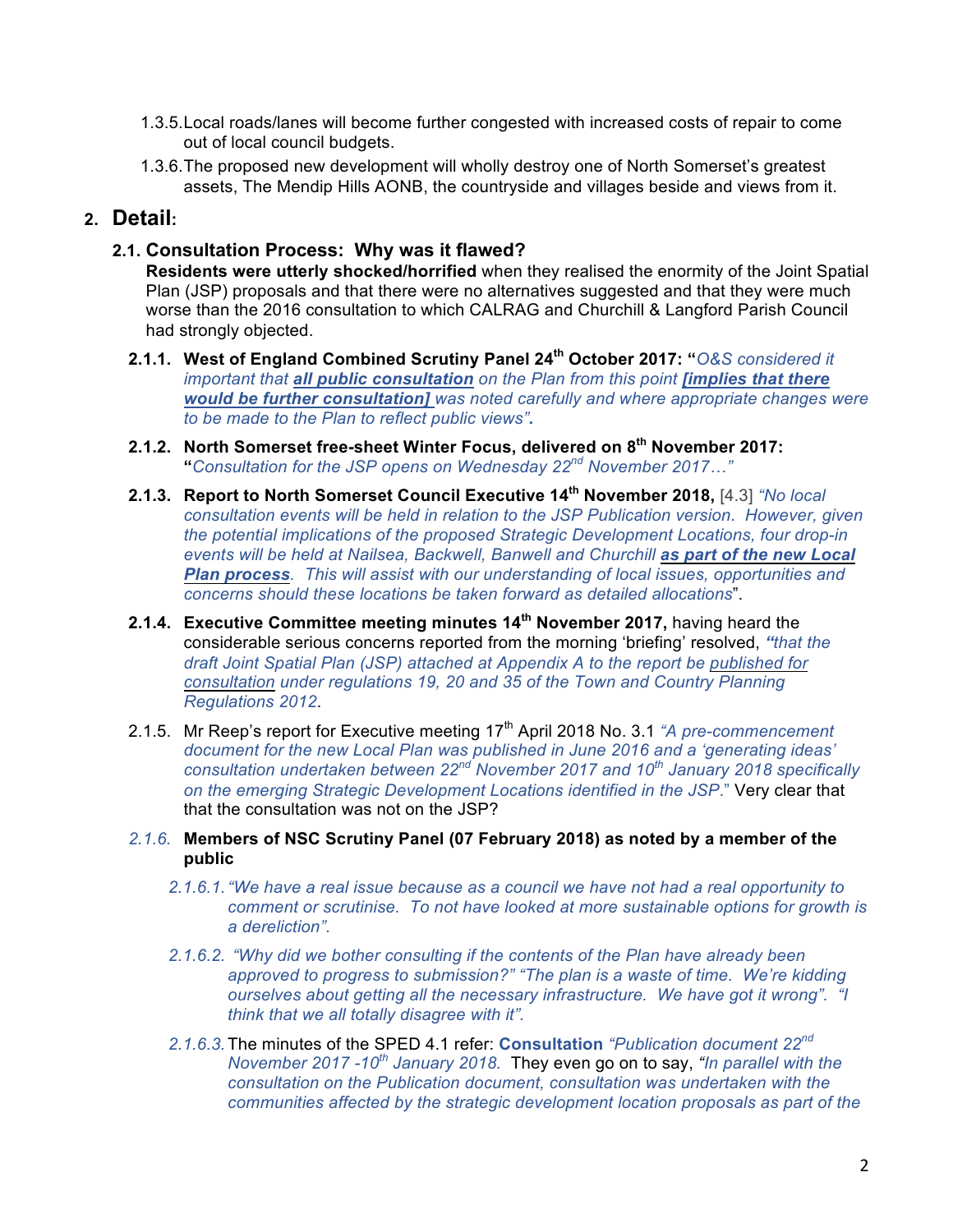*'Generating Ideas' to feed into the Local Plan 2036*. Clearly there is confusion in the Officers' minds as well.

- **2.1.6.4.Referring to the above draft SPED minutes**, The JSP was noted as being approved by full council yet three councillors and the relevant minutes of the Executive tell us that it was approved solely by the Executive of just 7 councillors none of whom represent these villages. (see also 2.1.16 below)
- **2.1.6.5. "***Officers [attending the SPED meeting 7 February 2018] acknowledge that the most recent consultation was not an opportunity to make fundamental changes since the high-level strategy had already been agreed" ……."* SPED Councillors further noted, "*Despite objections raised by stakeholders, the strategy had not materially changed."* This reflects the views of local people that the public consultation was misleading and of little value.

#### **2.1.7. NS Council is ignoring the concerns of its own councillors:** (Minutes of the Extraordinary meeting of The Executive 14 November 2017)

*"In discussing the report the following issues were raised: the challenge in delivering the required housing numbers and the damaging impact this would have on the character of the area; the need for appropriate infrastructure and good transport links to be in place in advance of the delivery of housing numbers, …concerns regarding the proposal for Garden Villages, particularly at Churchill, and the importance of local consultation particularly in those areas most affected by the Strategic Development Locations; the need to review Green Belt boundaries, particularly to the south of Bristol, as part of the Local Plan process to provide additional flexibility and offer a more acceptable solution…"* In spite of the extensive list of concerns the draft JSP was approved for 'consultation'.

- **2.1.8. There are numerous other documents and reports** which all refer to the JSP Publication Document as being out for 'consultation' November '17 to January 2018
- **2.1.9.** When residents turned up to the 'drop in' in Churchill they were livid to be presented with a fait accompli. No sign of any JSP forms – the JSP didn't feature. The Local Plan 2036 forms were to hand which assumed that the JSP had been adopted.
- **2.1.10. Residents received letters from NSC on 22nd November – the first day of the consultation about selling their land.** The letters spread fear as they were labelled CONFIDENTIAL (as unsolicited, there is no obligation for confidentiality) and encouraged them to meet the appointed agents, Cushman Wakefield.
- **2.1.11. The Joint Transport Plan** has been amalgamated into the JSP which effectively means that the final stage of the consultation process on the JTS has not taken place either.
- **2.1.12.** Clearly there was NO intention of a consultation on the JSP (Publication Version), or of taking any notice of residents' views.
- 2.1.13. **Environmental Impact Assessment** has not been carried out. More informed residents want to know why a comprehensive study has not been carried out before spending vast sums on offering landowners deposits for their land?
- **2.1.14.** Residents particularly want to know how much it is costing both North Somerset Council Tax payers and the Government simply to justify this bonkers, unsustainable and destructive scheme. An FOI request was submitted but concluded that no money had been spent until May 2017. **We know that this is no longer accurate as Councillors will debate the purchase of options on land in Churchill on 25th September – a meeting to which the public and press are to be excluded. QED large sums of money are being spent on options on land that has not been through the Public Examination and thus a huge gamble with tax payers' money.**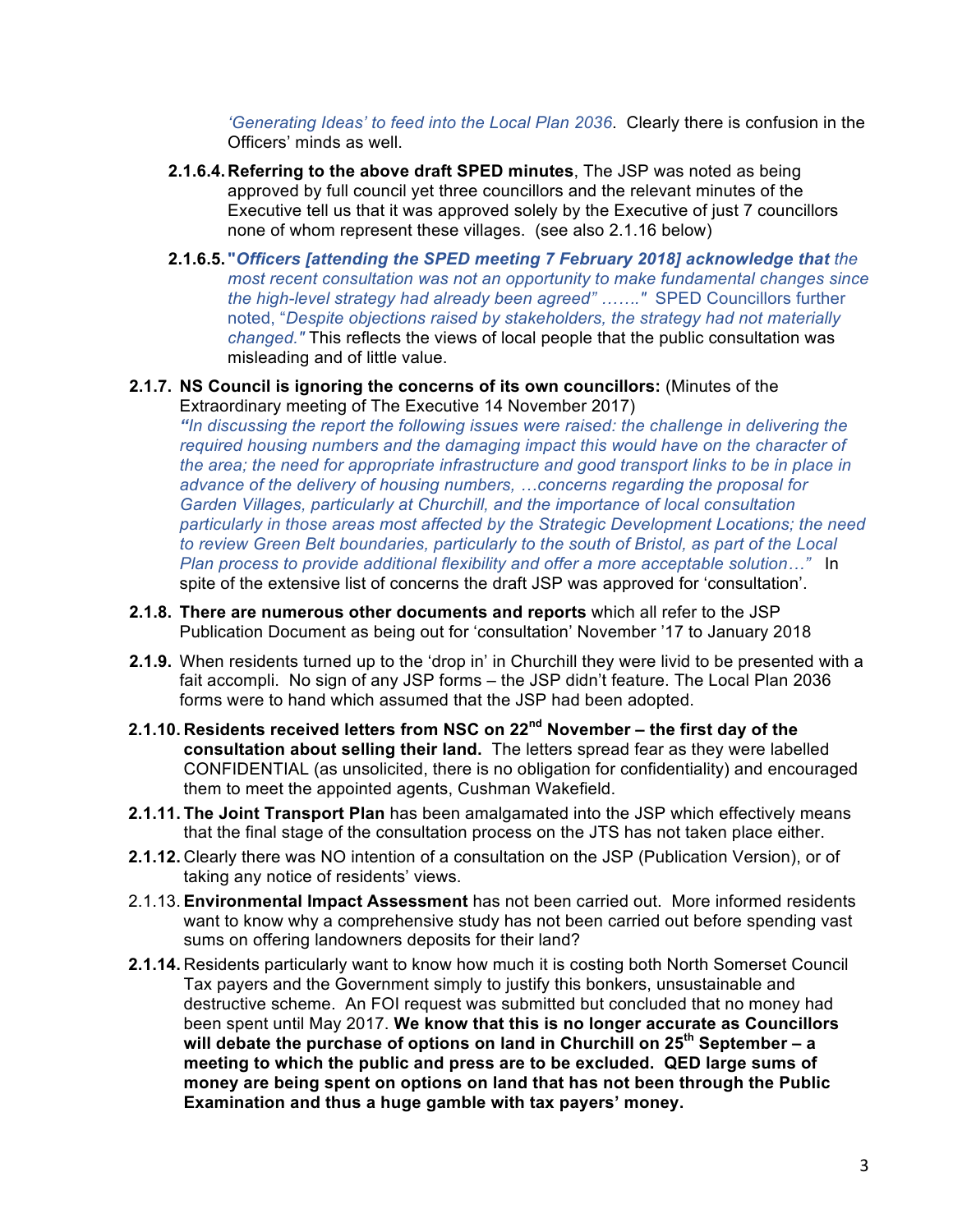- 2.1.15. Cllr Ashton has said on Radio Bristol Thursday February 15<sup>th</sup> 2018, *"Most of the land outside Green Belt in North Somerset is owned by speculators/developers or has options on it – pretty much all of it and they would object to land being built in the Green Belt whilst their land is still up for…"* He didn't finish. He is not accurate on this. We know of many landowners here who do not fit into this category and will not give up their land without a CPO. Also, importantly, residents need to know how much money has been spent on option/promotion/deposits?
- **2.1.16. The vote to approve the JSP was taken by just 7 councillors:** This decision is probably the largest ever made by NS Council. We believe it should have been put to full council, particularly since none of the Executive represents the villages affected by the JSP. Even if NS Council constitution does not require a full council decision, on moral grounds it should have opened the decision to all council representatives – as made possible in the Localism Act 2011. Also, as carried out by the other three unitary authorities.
- **2.1.17. NS Council is ignoring the responses to the Joint Spatial Plan (JSP) and the Joint Transport Study (JTS). NSC has ignored the CALRAG petition of 4,400 signatures on line and 500 signatures on paper. Not even an acknowledgement.**
- **2.1.18. There is a conflict of interest** since the Chair of the Scrutiny Panel is the Councillor for The Vale – the area which the Executive has refused to investigate as a realistic alternative site.
- **2.2. Detailed maps of the proposed roads and developments pertaining to SDL 7.6 have been requested** from N S Council. The response was that there are none. This is unlikely since landowners have been approached.

#### **2.3. Level of opposition to JSP and Local Plan is unprecedented.**

- **2.3.1.** CALRAG team called on all 880 houses in the villages during the JSP consultation period. We made residents aware as impartially as possible so that they could freely give their views to the JSP. There is a small amount of support for affordable housing but this is already being provided within the 260 planning permissions already given for sites of over 25 houses plus an extra 25 that are in the pipeline for outline permission.
- **2.4. A Garden Village scheme must have local support** a pre-requisite for government funding.
	- **2.4.1.** Incredibly, for villages of 880 homes and approx. 2,000 residents we did not find ANY. This is backed up by our 4,200+ signature petitions – online and paper.
	- 2.4.2. North Somerset Council is ignoring opposition from all professional bodies. Even Highways England suggest the Churchill site should be revisited in favour of sustainable alternatives which we all know exist but NSC refuse to acknowledge.

#### **2.5. We are definitely not NIMBYs.**

- **2.5.1.**We understand that more houses are needed and have our fair share of significant development in our villages already. Please see our document 'An Alternative Solution; A Different Perspective on our churchilldevelopment.co.uk website.
- **2.5.2.**These villages are set to increase by 33% with the current planning approvals.
- **2.5.3.**'Little Venice', a Crest Nicholson site of 140+ houses is under construction. This has met with huge surface water drainage issues due to the Mendip Hills Aquifer – the largest in the region – hence the new local nick-name for the development!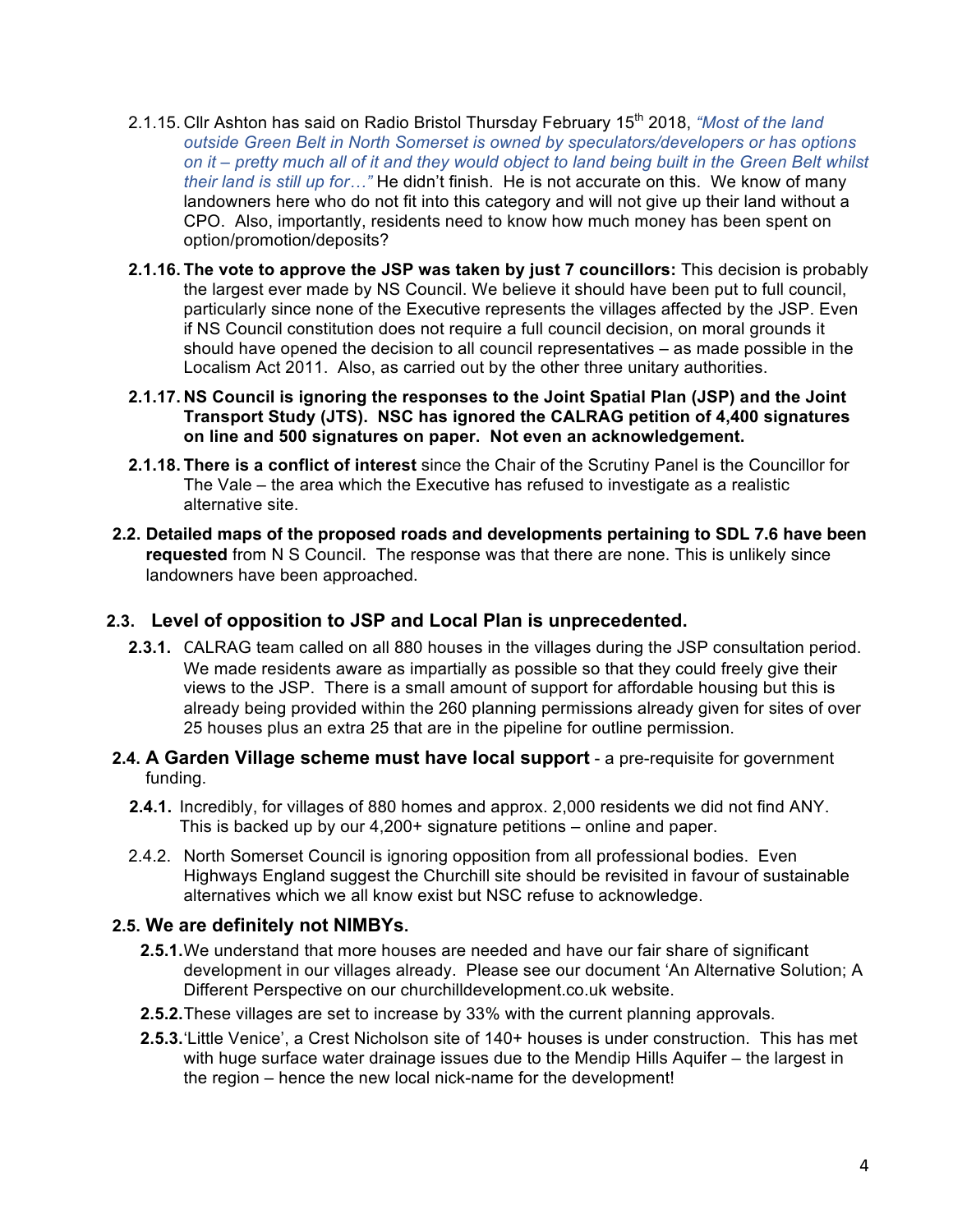**2.5.4.**The planners were warned by a professional resident but ignored the data he had scientifically collected over many years.

#### **2.6. The biggest single environmental asset in North Somerset is the Mendip Hills AONB.**

- 2.6.1.This will be blighted for ever by a council who have even ignored Michael Gove's policy for the Environment.
- 2.6.2.The CPRE has submitted a forceful response against the proposed JSP for this location.

#### **2.7. A petition of 4221 signatures submitted to North Somerset Council**

- **2.7.1.**This asks North Somerset Council to rethink their proposals for Churchill and Langford villages (SDL 7.6)
- **2.7.2.** The petition was accompanied the letter to CIIr Nigel Ashton and all councillors on 23<sup>rd</sup> March 2018 because local people are so incredibly angry that they are not being listened to and wish to be heard.
- **2.7.3.**The petition is in addition to the large number of responses that the JSP has received from Churchill and Langford villages.

#### **2.8. Previous meetings with NSC have come to naught.**

**2.8.1.**Since November 17 CALRAG has been willing to meet with NSC on the condition that they will give some indication that they are willing to take into consideration the overwhelming responses from the villagers that we represent. No such undertaking has been even acknowledged. However, we did meet, were talked at and although Richard Kent offered to meet with us again we see little point as no notice has been taken of any of the points that we have made at any of the council meetings which he attended. It was a mere tick box exercise.

#### **2.9. Is the Government involved in potentially pre-empting the Planning Inspectorate?**

- 2.9.1. **Outline of interim housing package for the West of England** [Ministry of Housing, Communities & Local Government March 2018] paper notes: *The Government will commit to: "Taking the Housing Infrastructure Fund Forward Funding bids for ……. Enabling Infrastructure for M5 – A38 Strategic Development Locations through to codevelopment – the next stage of the competitive HIF process*".
- 2.9.2. The JSP/JTS has **not** been through the democratic process or past the Planning Inspectorate, yet money appears to be being committed to the infrastructure for the M5/A38 corridor – involving these villages. We reiterate point 2.8 above.
- 2.9.3. **An open letter (attachment below) was written from CALRAG to the leader of the Council, Nigel Ashton**, on 23 March 2018 outlining in detail the concerns of residents. The letter has not been acknowledged.

#### 2.10. **Unsustainable and undeliverable**

2.10.1. The proposal is for a 2.3-mile ribbon development of 2,800 houses, (or updated version) a new dual carriageway running through the middle and a spur road circling around the historic site of Windmill Hill. This is a poor proposal for new homes.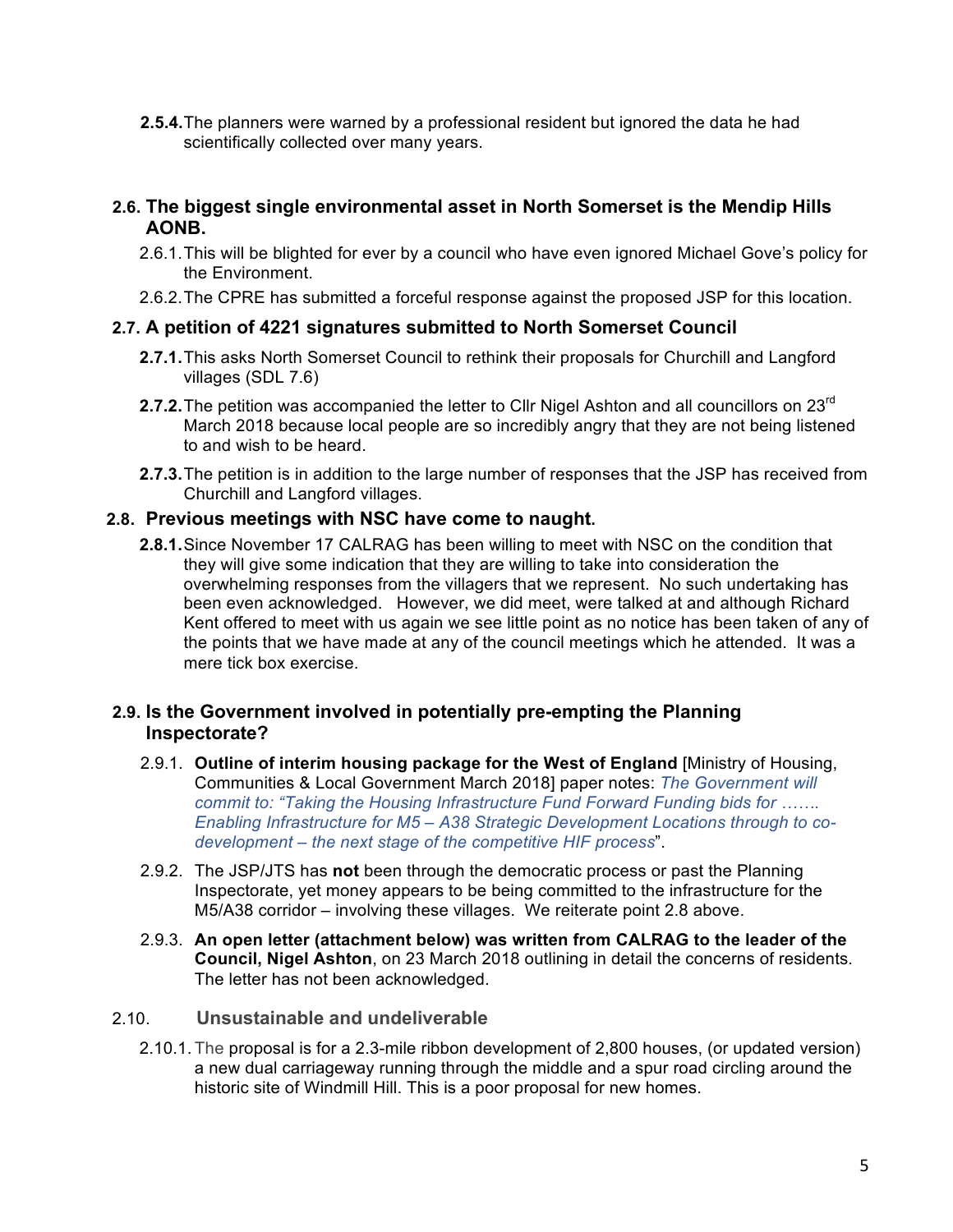- 2.10.2. **North Somerset Council has chosen to ignore the unsustainability of the plans** there is virtually no employment and almost no public transport here. New housing development should be employment-led. Thatchers have been quoted as employment source. The new development currently under construction in Sandford will more than satisfy their future employment needs.
- 2.10.3. Churchill and Langford are 8 miles from Weston-S-Mare and 15 miles from Bristol not 3-4 miles as in the JSP documents. A large proportion of the residents commute to Bristol, there is negligible local employment and high unemployment in Weston-S-Mare. A very small number commute to Weston-S-Mare.
- 2.10.4. **The JSP makes limited mention of public transport.** New road building is a retrograde step. Better, more comprehensive, efficient public transport should be central to all plans for the future of North Somerset, especially since the majority of people work in Bristol.
- 2.10.5. The owner of the land allocated for the industrial section near Churchill has made it clear in his response that he is not prepared to sell his land.
- 2.10.6. **NSC is disregarding the professional, independent reports in response to the JSP** for this area.
- 2.10.7. The BNP Paribas report (JSP and Joint Transport Study (JTS) documents) states that this area is the least sustainable of all Strategic Development Locations
- 2.10.8. *'The Banwell and Churchill developments will not provide much, if any, affordable housing, never mind contribute towards the new roads, schools and community facilities promised by the authority'* summary by local expert of the BNP Paribas report commissioned by the four Unitary Authorities.
- 2.10.9. The Report by Atkins to the West of England Partnership indicates that the proposed junction 21a M5/A38 link will be very expensive to build – the most expensive individual project that they examined, and will pose environmental devastation which will be hard to mitigate.
- 2.10.10. M5 Junction 21A to A38 dual carriageway, according to Highways England can only safely be built for traffic travelling to and from the south. Access by traffic travelling to and from the north would not be possible as J21a would be too close to J 21. South-facing only does not help traffic commuting to Bristol. South facing fails to provide a new route through to the north. All Junction traffic going to or coming from the north is precluded. It can only accommodate traffic entering from the south or proceeding southwards.
- 2.10.11. Amendments could be made to M5 Junction 21 which would increase its capacity.
- 2.10.12. It should be noted that traffic density on the A370 and the A38 are similar yet the A370 is much closer to the M5 and a significant length of the A370 is already dual carriageway into Bristol. Another east/west link originating from Junction 20 and linked to the A370 is contained within the present JSP proposals.
- 2.10.13. Power cables line the route of the proposed Churchill Garden Village dual carriageway limiting where houses can and cannot be built.
- 2.10.14. We would like to refer to the current substantial civil engineering difficulties being experienced by the developer, Crest Nicholson. Water flowing outwards from the Mendip Hills Aquifer contributes a high ground water level in the countryside within SDL 7.6 (Churchill). The JSP itself acknowledges that substantial civil engineering works may be necessary to deal with this. Details are available.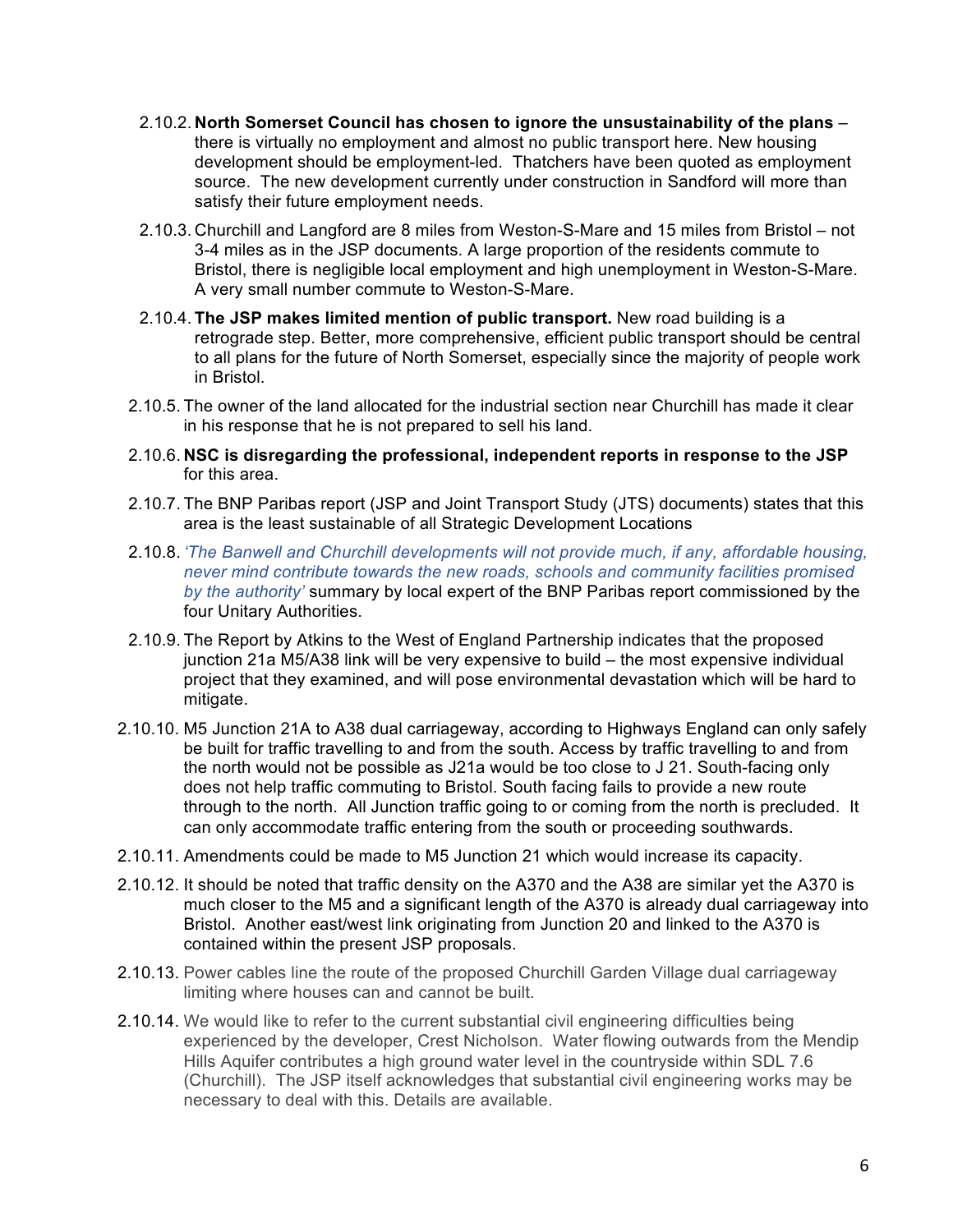- 2.10.15. SDL 7.6 is remote from centres of employment (Weston-S-Mare is inaccurately placed as 3-4 miles from Churchill it is in fact 8-9 miles). Thus, as a dormitory town, perversely increasing carbon emissions. This will make it impossible for NS Council to reduce carbon emissions by 50% by 2035.
- 2.10.16. **Air quality in Bristol is already a serious concern**. 2,800 new houses at Churchill, 5- 6,000 commuters, most likely travelling to Bristol daily by car, this will have a serious impact on Bristol's pollution.

2.10.17.

#### 2.11. **Bristol Airport**

- 2.11.1. Bristol Airport has stated that it does not require a dual carriageway link from the M5 motorway from south of the airport as part of its expansion plans, yet this need is emphasised in the JSP. The Airport needs better transport infrastructure to Bristol and from the north of its site.
- 2.11.2. *"Any external discussion with regard to a possible M5 junction 21a is not directly linked to potential airport growth, but rather to motorway capacity and its relationship with both existing development and proposed (JSP) strategic development sites (including possible village by-passes)"*, Bristol Airport email to CALRAG.
- 2.11.3. At a public meeting (Rural Business Forum), a question was put to the Airport Official on the perceived need for improved access from a new junction 21a. The response was that this doesn't matter to them. They are interested in providing a better link into Bristol and the north of the site particularly when the tolls are removed on the Severn bridges.
- 2.11.4. **The M5 to A38 dual carriageway is purely to access the land for the garden village (New town).** It will take hundreds of millions of pounds to build a road that is not needed by Bristol Airport (clear written statement) and will be far more costly than estimated due to flooding issues.

### **3. Environmental Impact**

- **3.1. SDL 7.6 contains prime agricultural land.**
- **3.2. The damning independent Report by Atkins to the West of England Partnership has been ignored**: the report clearly highlights the detrimental impact that the proposed M5 J21a to A38 corridor would cause to the Mendip Vale (Churchill, Langford and Congresbury villages) has been ignored. The report gives this proposal the highest possible rating for negative impact, *"It will have an overall significant impact which will be difficult to mitigate"* (W of E Joint Transport Study, Appendix A. p68/69).
- **3.3.** The Green Belt immediately south west of Bristol is strangling the city's growth. This small area (just 2% of North Somerset's green belt) is mainly poor quality agricultural land, and according to a recent survey, of no archaeological interest. The new South Bristol Link road built runs through it, there is a refuse tip and an industrial site. A small, controlled relaxation of the Green Belt in North Somerset could resolve numerous issues.
- **3.4.** A more sustainable alternative location for the houses should be sought, such as The Vale, which was in the original proposals up until Autumn 2016. The reasons given we believe are not well founded and could be described as spurious. Examples given on Radio Bristol  $14<sup>th</sup>$ February 2018 Landowners in other parts of North Somerset who have options on their land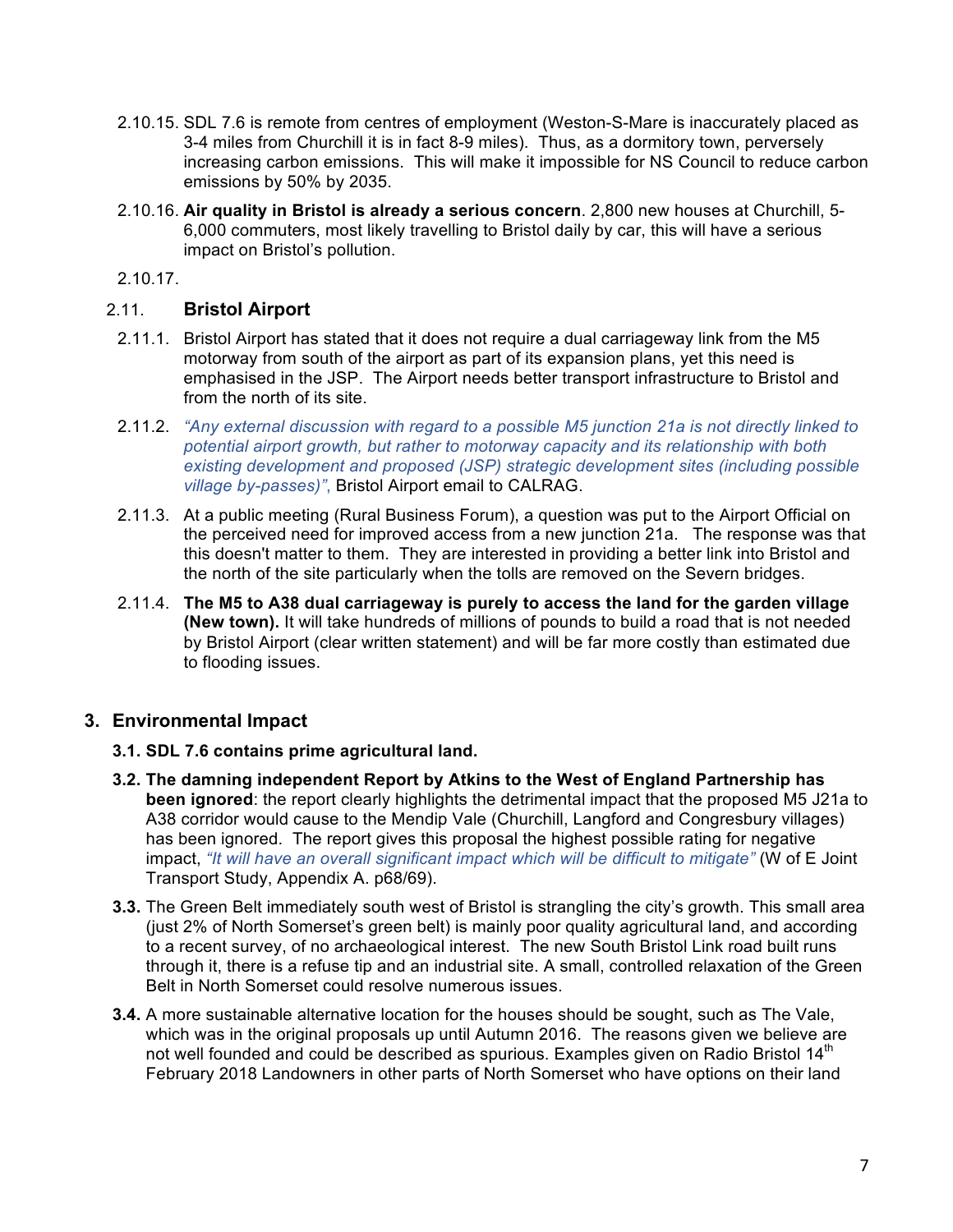would be furious; Bristol would locate their Nomination Rights people there and North Somerset would end up by paying for their Adult Social Care.

- **3.5.** North Somerset Councillors expressed "*the need to review Green Belt boundaries, particularly* to the south of Bristol, as part of the Local Plan process to provide additional flexibility and offer *a more acceptable solution*…" *(Minutes of the Extraordinary meeting of The Executive 14 November 2017)*. We look forward to a positive outcome.
- **3.6.** Food Security is a key concern. Should we be planning to concrete over prime agricultural land?
- **3.7.** Village life is hugely important and is greatly valued because of the community spirit across generations and demographics.
- 3.8. A full environment impact study, the length of the proposed new roads has not been carried out. This should have been done in advance of the proposed JSP.

### 4. **Solutions**

#### 4.1. **Nothing is set in stone**

- 4.2. **We would like NSC to seize the opportunity to turn a disadvantage into an advantage** and to put North Somerset on the map as a forward-thinking, innovative Local Authority. We have some positive, sustainable ideas which we can share- see An Alternative Solution – A different Perspective. churchilldevelopment.co.uk/documents
- 4.3. A very small proportion just 2%, of North Somerset's Green Belt, adjacent to the new South Bristol Link road at The Vale could provide a sustainable solution and new initiatives for North Somerset. It could accommodate a large proportion of the housing requirement and negate the need to build a destructive and costly dual carriageway through open countryside adjacent to the Mendip Hills AONB. The Vale could enable new houses could be built where people wish to live, and provide Bristol with the employees that it needs. People could cycle, walk or take the new Metrobus or the train (local station to be reopened) to work. Air quality in North Somerset and Bristol would not be impacted.
- 4.4. North Somerset Council would benefit from the Council Tax of these houses.
- 4.5. An upgraded, forward-thinking transport system between Weston-S-Mare and Bristol is necessary to take commuters off the roads, decrease congestion and reduce carbon emissions. A new light railway or more radical transport solution could link Bristol, The Vale, Bristol Airport, Clevedon and Weston-S-Mare. This link could provide the much needed lifeline between Bristol and Weston-S-Mare that could improve employment prospects in Weston-S-Mare.
- 4.6. A new tech park at The Vale could link to the new buildings of the University of Bristol at Temple Meads via the new Metrobus. It could also connect, via a new transport link to a new government-funded industrial park in Weston-S-Mare and the new University. These integrated employment hubs could increase employment in all locations.

### **5. Conclusion**

**5.1.** We would like NS Council to act on the overwhelming opposition and revisit their JSP proposal for Churchill and Langford. We would welcome working with the Council to produce sustainable, employment-led, infrastructure-ready alternatives and to discuss modern outwardlooking public transport proposals.